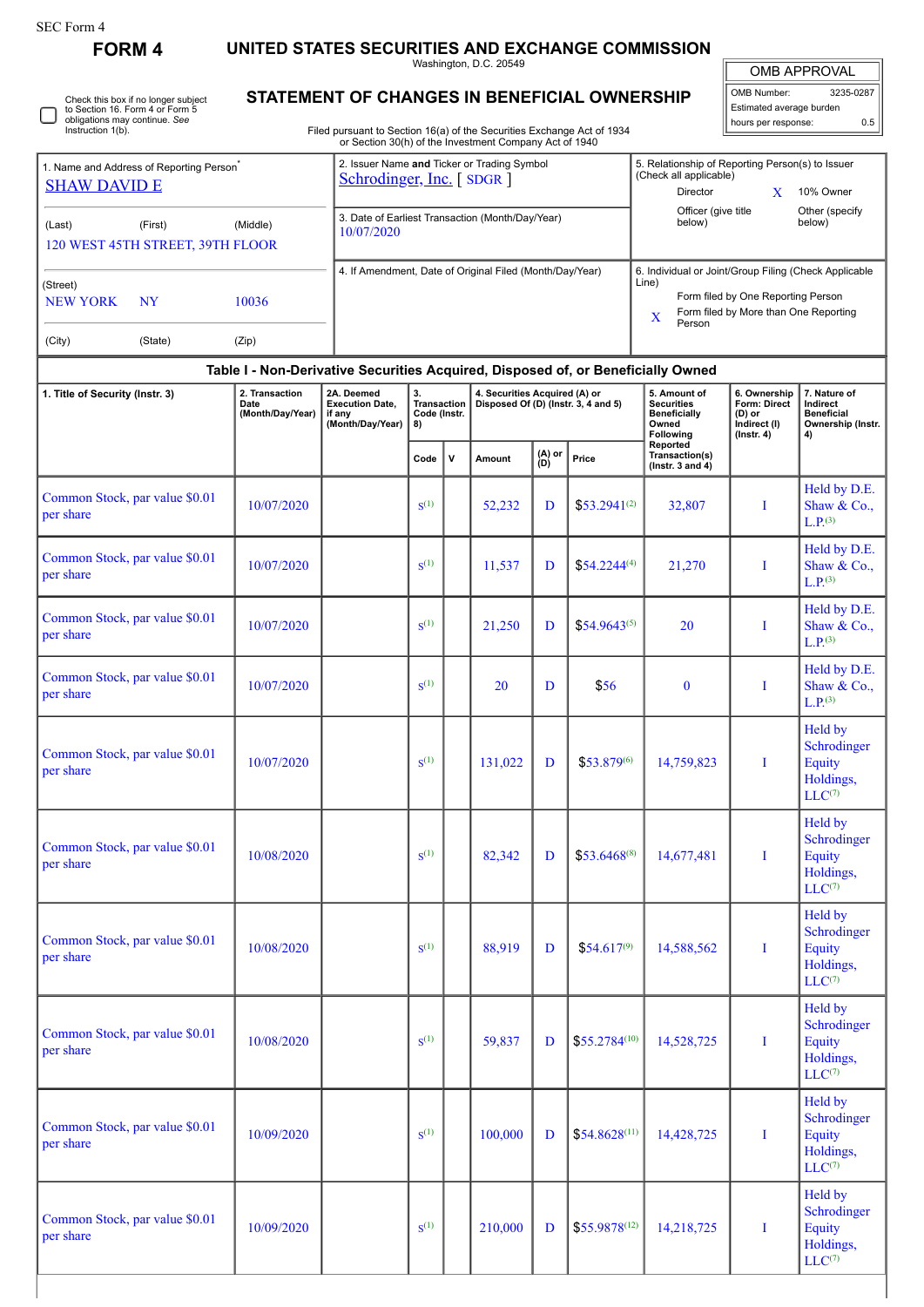|                                                                  |                                                                                                                                                 |                                                                                                 | Table I - Non-Derivative Securities Acquired, Disposed of, or Beneficially Owned |          |                                                |    |                                                                                                                              |                                                                      |                     |                                                                       |                   |                                                                                                                       |                                               |                                                                            |                                                                                                                                                |                                                                          |                                                                            |                                                                                          |                                                                                 |
|------------------------------------------------------------------|-------------------------------------------------------------------------------------------------------------------------------------------------|-------------------------------------------------------------------------------------------------|----------------------------------------------------------------------------------|----------|------------------------------------------------|----|------------------------------------------------------------------------------------------------------------------------------|----------------------------------------------------------------------|---------------------|-----------------------------------------------------------------------|-------------------|-----------------------------------------------------------------------------------------------------------------------|-----------------------------------------------|----------------------------------------------------------------------------|------------------------------------------------------------------------------------------------------------------------------------------------|--------------------------------------------------------------------------|----------------------------------------------------------------------------|------------------------------------------------------------------------------------------|---------------------------------------------------------------------------------|
| 1. Title of Security (Instr. 3)                                  |                                                                                                                                                 | 2. Transaction<br>Date<br>(Month/Day/Year)                                                      | 2A. Deemed<br><b>Execution Date,</b><br>if any<br>(Month/Day/Year)               |          | 3.<br><b>Transaction</b><br>Code (Instr.<br>8) |    |                                                                                                                              | 4. Securities Acquired (A) or<br>Disposed Of (D) (Instr. 3, 4 and 5) |                     |                                                                       |                   | 5. Amount of<br><b>Securities</b><br><b>Beneficially</b><br>Owned<br>Following                                        |                                               | 6. Ownership<br>Form: Direct<br>(D) or<br>Indirect (I)<br>$($ lnstr. 4 $)$ |                                                                                                                                                | 7. Nature of<br>Indirect<br><b>Beneficial</b><br>Ownership (Instr.<br>4) |                                                                            |                                                                                          |                                                                                 |
|                                                                  |                                                                                                                                                 |                                                                                                 |                                                                                  |          |                                                |    | Code                                                                                                                         | ${\mathsf v}$                                                        | Amount              |                                                                       | (A) or<br>(D)     | Price                                                                                                                 |                                               | Reported<br>Transaction(s)<br>(Instr. $3$ and $4$ )                        |                                                                                                                                                |                                                                          |                                                                            |                                                                                          |                                                                                 |
| per share                                                        |                                                                                                                                                 | Common Stock, par value \$0.01                                                                  | 10/09/2020                                                                       |          |                                                |    | $S^{(1)}$                                                                                                                    |                                                                      | 162,634             |                                                                       | D                 |                                                                                                                       | $$56.6855^{(13)}$                             | 14,056,091                                                                 |                                                                                                                                                | Ι                                                                        | <b>Held by</b><br>Schrodinger<br><b>Equity</b><br>Holdings,<br>$LLC^{(7)}$ |                                                                                          |                                                                                 |
| per share                                                        |                                                                                                                                                 | Common Stock, par value \$0.01                                                                  |                                                                                  |          |                                                |    |                                                                                                                              |                                                                      |                     |                                                                       |                   |                                                                                                                       |                                               | 4,264                                                                      |                                                                                                                                                | I                                                                        |                                                                            | Held by D. E.<br><b>Shaw</b><br><b>Technology</b><br>Development,<br>LLC <sup>(14)</sup> |                                                                                 |
|                                                                  | Table II - Derivative Securities Acquired, Disposed of, or Beneficially Owned<br>(e.g., puts, calls, warrants, options, convertible securities) |                                                                                                 |                                                                                  |          |                                                |    |                                                                                                                              |                                                                      |                     |                                                                       |                   |                                                                                                                       |                                               |                                                                            |                                                                                                                                                |                                                                          |                                                                            |                                                                                          |                                                                                 |
| 1. Title of<br>Derivative<br><b>Security</b><br>$($ Instr. 3 $)$ | 2.<br>Conversion<br>or Exercise<br>Price of<br>Derivative<br><b>Security</b>                                                                    | 3. Transaction<br>Date<br>(Month/Day/Year)                                                      | 3A. Deemed<br><b>Execution Date,</b><br>if any<br>(Month/Day/Year)               | 4.<br>8) | <b>Transaction</b><br>Code (Instr.             | of | 5. Number<br>Derivative<br><b>Securities</b><br>Acquired<br>(A) or<br><b>Disposed</b><br>of (D)<br>(Instr. 3, 4)<br>and $5)$ |                                                                      |                     | 6. Date Exercisable and<br><b>Expiration Date</b><br>(Month/Day/Year) |                   | 7. Title and<br>Amount of<br><b>Securities</b><br>Underlying<br><b>Derivative</b><br>Security (Instr.<br>$3$ and $4)$ |                                               | 8. Price of<br>Derivative<br>Security<br>$($ Instr. 5 $)$                  | 9. Number of<br>derivative<br><b>Securities</b><br><b>Beneficially</b><br>Owned<br>Following<br>Reported<br>Transaction(s)<br>$($ Instr. 4 $)$ |                                                                          | 10.<br>Form:<br>Direct (D)<br>or Indirect<br>(I) (Instr. 4)                | Ownership                                                                                | 11. Nature<br>of Indirect<br><b>Beneficial</b><br>Ownership<br>$($ lnstr. 4 $)$ |
|                                                                  |                                                                                                                                                 |                                                                                                 |                                                                                  | Code     | v                                              |    | (D)<br>(A)                                                                                                                   |                                                                      | Date<br>Exercisable | Date                                                                  | <b>Expiration</b> | <b>Title</b>                                                                                                          | Amount<br>or<br>Number<br>οf<br><b>Shares</b> |                                                                            |                                                                                                                                                |                                                                          |                                                                            |                                                                                          |                                                                                 |
|                                                                  | <b>SHAW DAVID E</b>                                                                                                                             | 1. Name and Address of Reporting Person                                                         |                                                                                  |          |                                                |    |                                                                                                                              |                                                                      |                     |                                                                       |                   |                                                                                                                       |                                               |                                                                            |                                                                                                                                                |                                                                          |                                                                            |                                                                                          |                                                                                 |
| (Last)                                                           |                                                                                                                                                 | (First)<br>120 WEST 45TH STREET, 39TH FLOOR                                                     | (Middle)                                                                         |          |                                                |    |                                                                                                                              |                                                                      |                     |                                                                       |                   |                                                                                                                       |                                               |                                                                            |                                                                                                                                                |                                                                          |                                                                            |                                                                                          |                                                                                 |
| (Street)<br><b>NEW YORK</b>                                      |                                                                                                                                                 | <b>NY</b>                                                                                       | 10036                                                                            |          |                                                |    |                                                                                                                              |                                                                      |                     |                                                                       |                   |                                                                                                                       |                                               |                                                                            |                                                                                                                                                |                                                                          |                                                                            |                                                                                          |                                                                                 |
| (City)                                                           |                                                                                                                                                 | (State)                                                                                         | (Zip)                                                                            |          |                                                |    |                                                                                                                              |                                                                      |                     |                                                                       |                   |                                                                                                                       |                                               |                                                                            |                                                                                                                                                |                                                                          |                                                                            |                                                                                          |                                                                                 |
|                                                                  |                                                                                                                                                 | 1. Name and Address of Reporting Person <sup>*</sup><br><b>Schrodinger Equity Holdings, LLC</b> |                                                                                  |          |                                                |    |                                                                                                                              |                                                                      |                     |                                                                       |                   |                                                                                                                       |                                               |                                                                            |                                                                                                                                                |                                                                          |                                                                            |                                                                                          |                                                                                 |
| (Last)                                                           |                                                                                                                                                 | (First)<br>120 WEST 45TH STREET, 39TH FLOOR                                                     | (Middle)                                                                         |          |                                                |    |                                                                                                                              |                                                                      |                     |                                                                       |                   |                                                                                                                       |                                               |                                                                            |                                                                                                                                                |                                                                          |                                                                            |                                                                                          |                                                                                 |
| (Street)<br><b>NEW YORK</b>                                      |                                                                                                                                                 | <b>NY</b>                                                                                       | 10036                                                                            |          |                                                |    |                                                                                                                              |                                                                      |                     |                                                                       |                   |                                                                                                                       |                                               |                                                                            |                                                                                                                                                |                                                                          |                                                                            |                                                                                          |                                                                                 |
| (City)                                                           |                                                                                                                                                 | (State)                                                                                         | (Zip)                                                                            |          |                                                |    |                                                                                                                              |                                                                      |                     |                                                                       |                   |                                                                                                                       |                                               |                                                                            |                                                                                                                                                |                                                                          |                                                                            |                                                                                          |                                                                                 |

### **Explanation of Responses:**

1. The transactions reported in this line of this Form 4 were effected pursuant to a Rule 10b5-1 sales plan dated August 13, 2020.

2. This is a weighted average sale price for the transactions reported on this line. Sales ranged in price from \$52.88 to \$53.865, inclusive. The Reporting Person undertakes to provide upon request by the U.S. Securities and Exchange Commission, the Issuer, or a security holder of the Issuer, full information regarding the number of shares sold at each separate price.

3. David E. Shaw is President and sole shareholder of D. E. Shaw & Co., Inc., which is the general partner of D. E. Shaw & Co., L.P. David E. Shaw disclaims beneficial ownership of these securities except to the extent of his pecuniary interest therein, if any.

4. This is a weighted average sale price for the transactions reported on this line. Sales ranged in price from \$53.89 to \$54.50, inclusive. The Reporting Person undertakes to provide upon request by the<br>U.S. Securities an

5. This is a weighted average sale price for the transactions reported on this line. Sales ranged in price from \$54.90 to \$55.72, inclusive. The Reporting Person undertakes to provide upon request by the U.S. Securities and Exchange Commission, the Issuer, or a security holder of the Issuer, full information regarding the number of shares sold at each separate price.

6. This is a weighted average sale price for the transactions reported on this line. Sales ranged in price from \$53.57 to \$54.07, inclusive. The Reporting Person undertakes to provide upon request by the U.S. Securities and Exchange Commission, the Issuer, or a security holder of the Issuer, full information regarding the number of shares sold at each separate price.

7. Schrodinger Equity Holdings, LLC, which holds these securities, is owned in its entirety through a trust of which David E. Shaw is the trustee and beneficiary.

8. This is a weighted average sale price for the transactions reported on this line. Sales ranged in price from \$53.045 to \$54.04, inclusive. The Reporting Person undertakes to provide upon request by the U.S. Securities and Exchange Commission, the Issuer, or a security holder of the Issuer, full information regarding the number of shares sold at each separate price.

9. This is a weighted average sale price for the transactions reported on this line. Sales ranged in price from \$54.05 to \$54.85, inclusive. The Reporting Person undertakes to provide upon request by the U.S. Securities and Exchange Commission, the Issuer, or a security holder of the Issuer, full information regarding the number of shares sold at each separate price.

10. This is a weighted average sale price for the transactions reported on this line. Sales ranged in price from \$55.10 to \$55.55, inclusive. The Reporting Person undertakes to provide upon request by the U.S. Securities and Exchange Commission, the Issuer, or a security holder of the Issuer, full information regarding the number of shares sold at each separate price.

11. This is a weighted average sale price for the transactions reported on this line. Sales ranged in price from \$54.45 to \$55.20, inclusive. The Reporting Person undertakes to provide upon request by the U.S. Securities and Exchange Commission, the Issuer, or a security holder of the Issuer, full information regarding the number of shares sold at each separate price.

12. This is a weighted average sale price for the transactions reported on this line. Sales ranged in price from \$55.45 to \$56.40, inclusive. The Reporting Person undertakes to provide upon request by the U.S. Securities and Exchange Commission, the Issuer, or a security holder of the Issuer, full information regarding the number of shares sold at each separate price.

13. This is a weighted average sale price for the transactions reported on this line. Sales ranged in price from \$56.55 to \$57.10, inclusive. The Reporting Person undertakes to provide upon request by the U.S. Securities and Exchange Commission, the Issuer, or a security holder of the Issuer, full information regarding the number of shares sold at each separate price.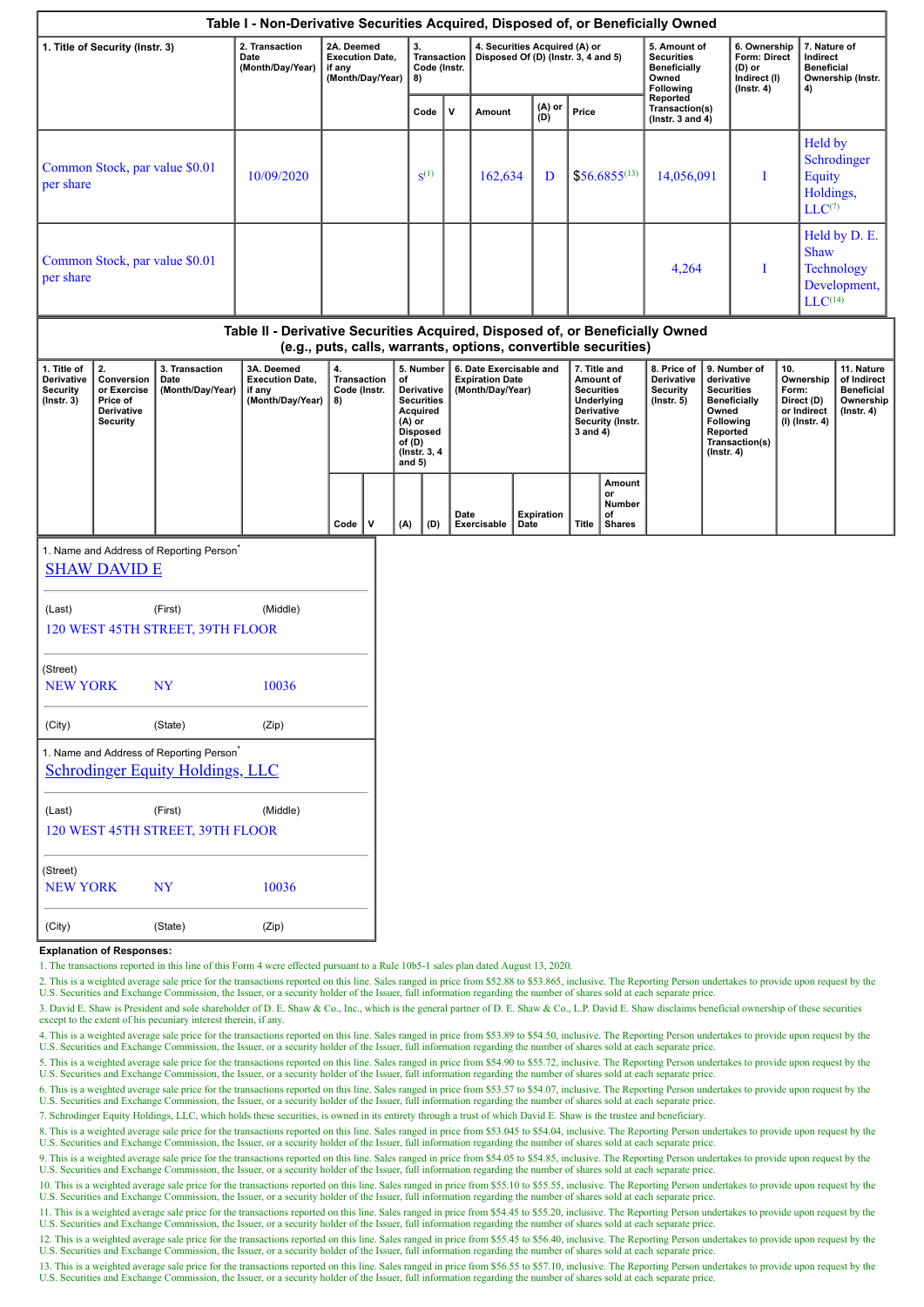14. David E. Shaw is President and sole shareholder of D. E. Shaw & Co. II, Inc., which is the sole member of D. E. Shaw Technology Development, LLC.

**Remarks:**

David E. Shaw, By: /s/ Charles Ardai, as Attorney-in-10/09/2020 Fact for David E. Shaw Schrodinger Equity Holdings, LLC, By: /s/ Charles Ardai, Authorized Signatory 10/09/2020 \*\* Signature of Reporting Person Date

Reminder: Report on a separate line for each class of securities beneficially owned directly or indirectly.

\* If the form is filed by more than one reporting person, *see* Instruction 4 (b)(v).

\*\* Intentional misstatements or omissions of facts constitute Federal Criminal Violations *See* 18 U.S.C. 1001 and 15 U.S.C. 78ff(a).

Note: File three copies of this Form, one of which must be manually signed. If space is insufficient, *see* Instruction 6 for procedure.

**Persons who respond to the collection of information contained in this form are not required to respond unless the form displays a currently valid OMB Number.**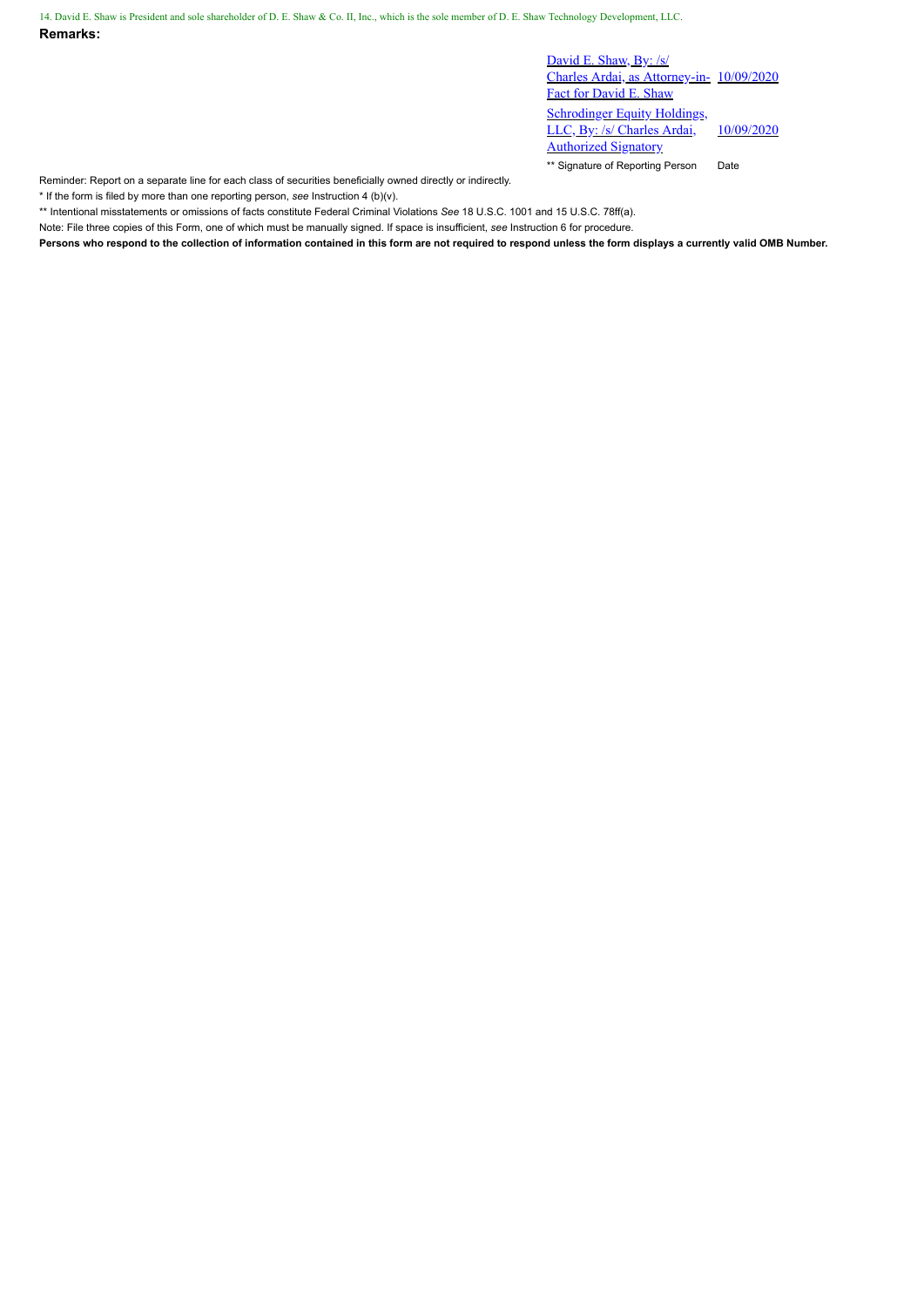## APPOINTMENT AND AUTHORIZATION OF AGENTS AND POWER OF ATTORNEY

I. Appointment and Authorization of Agents of Schrodinger Equity Holdings, LLC.

Charles Ardai, acting for Schrodinger Equity Holdings, LLC (the "LLC") in his capacity as authorized agent of the LLC pursuant to that certain Appointment and Authorization of Agents made by David E. Shaw on January 29, 2020, hereby constitutes, designates and appoints each of Amantha Butler, Zach Bendiner and Jennifer McGrady as the LLC's authorized agent, to:

- (A) execute for and on behalf of the LLC any filings required under the Securities Act of 1933 (the "Securities Act") or the Securities Exchange Act of 1934 (the "Exchange Act") in connection with the LLC's interests in Schrödinger, Inc., including without limitation Forms 3, 4 and 5, any filings made pursuant to Rule 144 promulgated under the Securities Act, and any filings made pursuant to Section 13(d) or 13(g) of the Exchange Act; and make any communications with Schrödinger, Inc. concerning Schrödinger, Inc.'s disclosures pursuant to the Securities Act or the Exchange Act regarding the LLC's interests in Schrödinger, Inc.;
- (B) do and perform any and all acts for and on behalf of the LLC which may be necessary or desirable to complete and execute any filings required under the Securities Act or the Exchange Act in connection with the undersigned's interests in Schrödinger, Inc.; complete and execute any amendment or amendments thereto; and timely file such filings with the SEC and any stock exchange or similar authority; and
- (C) take any other action of any type whatsoever in connection with the foregoing which, in the opinion of such authorized agent, may be of benefit to, in the best interest of, or legally required of, the LLC, it being understood that the documents executed by such authorized agent on behalf of the LLC pursuant to this appointment and authorization shall be in such form and shall contain such terms and conditions as such authorized agent may approve in such authorized agent's discretion.
- II. Power of Attorney.

KNOW ALL PERSONS BY THESE PRESENTS that the undersigned Charles Ardai, acting as attorney-in-fact for David E. Shaw ("Principal") pursuant to that certain power of attorney made on January 29, 2020, hereby constitutes, designates and appoints each of Amantha Butler, Zach Bendiner and Jennifer McGrady as such Principal's true and lawful attorney-in-fact and agent, each with full power of substitution and resubstitution and full power to act alone, for the Principal and in the Principal's name, place and stead, in any and all capacities, to: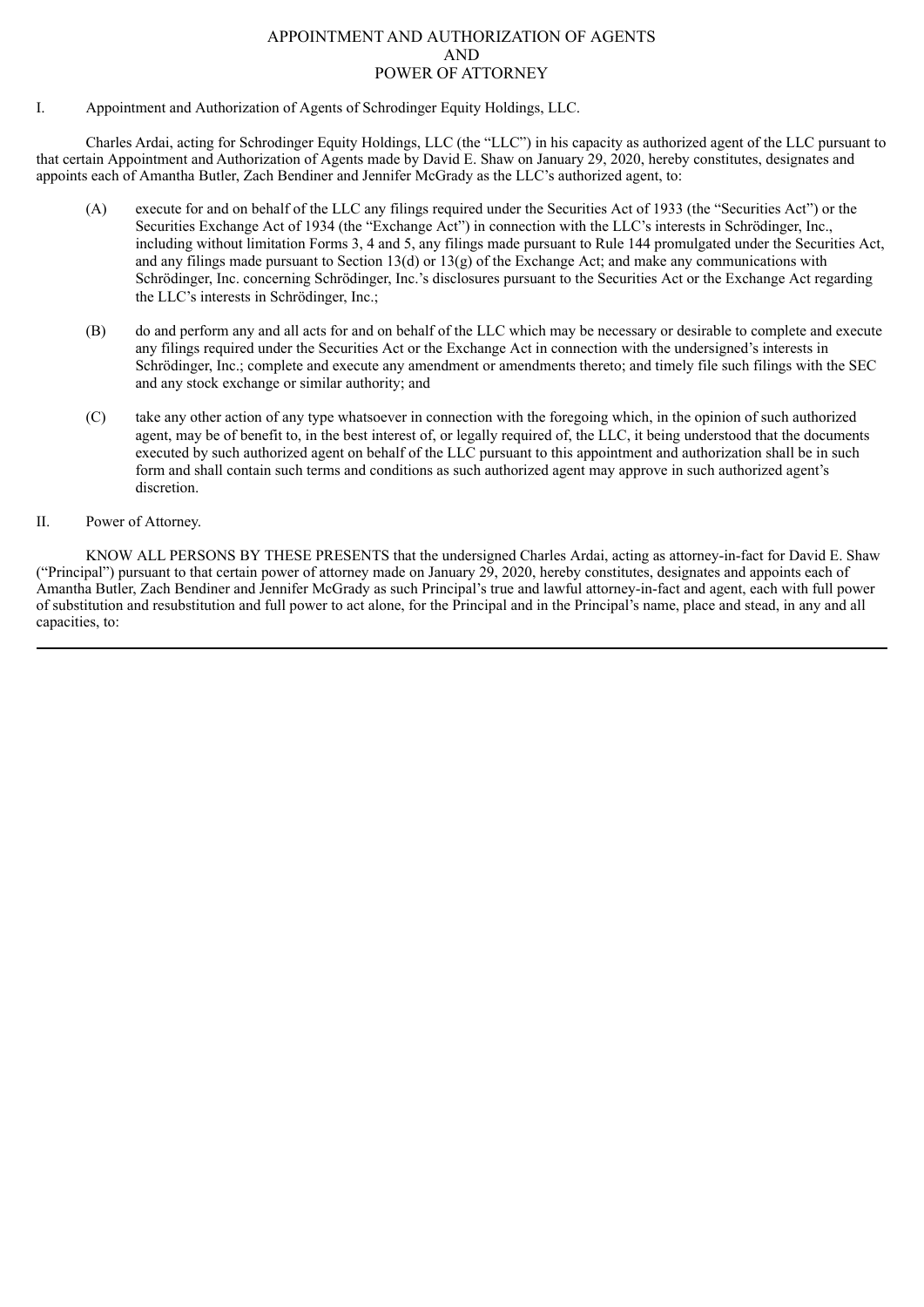- (A) execute for and on behalf of the Principal any filings required under the Securities Act or the Exchange Act in connection with the Principal's interests in Schrödinger, Inc., including without limitation Forms 3, 4 and 5, any filings made pursuant to Rule 144 promulgated under the Securities Act, and any filings made pursuant to Section 13(d) or 13(g) of the Exchange Act; and make any communications with Schrödinger, Inc. concerning Schrödinger, Inc.'s disclosures pursuant to the Securities Act or the Exchange Act regarding the Principal's interests in Schrödinger, Inc.;
- (B) do and perform any and all acts for and on behalf of the Principal which may be necessary or desirable to complete and execute any filings required under the Securities Act or the Exchange Act in connection with the Principal's interests in Schrödinger, Inc.; complete and execute any amendment or amendments thereto; and timely file such filings with the SEC and any stock exchange or similar authority; and
- (C) take any other action of any type whatsoever in connection with the foregoing which, in the opinion of such attorney-infact, may be of benefit to, in the best interest of, or legally required of, the Principal, it being understood that the documents executed by such attorney-in-fact on behalf of the Principal pursuant to this Power of Attorney shall be in such form and shall contain such terms and conditions as such attorney-in-fact may approve in such attorney-in-fact's discretion.

On behalf of the Principal, the undersigned hereby grants to each such attorney-in-fact full power and authority to do and perform any and every act and thing whatsoever requisite, necessary, or proper to be done in the exercise of any of the rights and powers herein granted, as fully to all intents and purposes as the Principal might or could do if personally present, with full power of substitution or revocation, hereby ratifying and confirming all that such attorney-in-fact, or such attorney-in-fact's substitute or substitutes, shall lawfully do or cause to be done by virtue of this power of attorney and the rights and powers herein granted. The undersigned acknowledges that the foregoing attorney-in-fact, in serving in such capacity at the request of the undersigned, is not assuming any of the Principal's responsibilities to comply with Section 16 of the Exchange Act.

This Appointment and Authorization of Agents and Power of Attorney shall remain in full force and effect in each case until revoked by the LLC, the undersigned or the Principal (as applicable) in a signed writing delivered to the foregoing agents and attorney-infact (as applicable).

[*Signature Page Follows*]